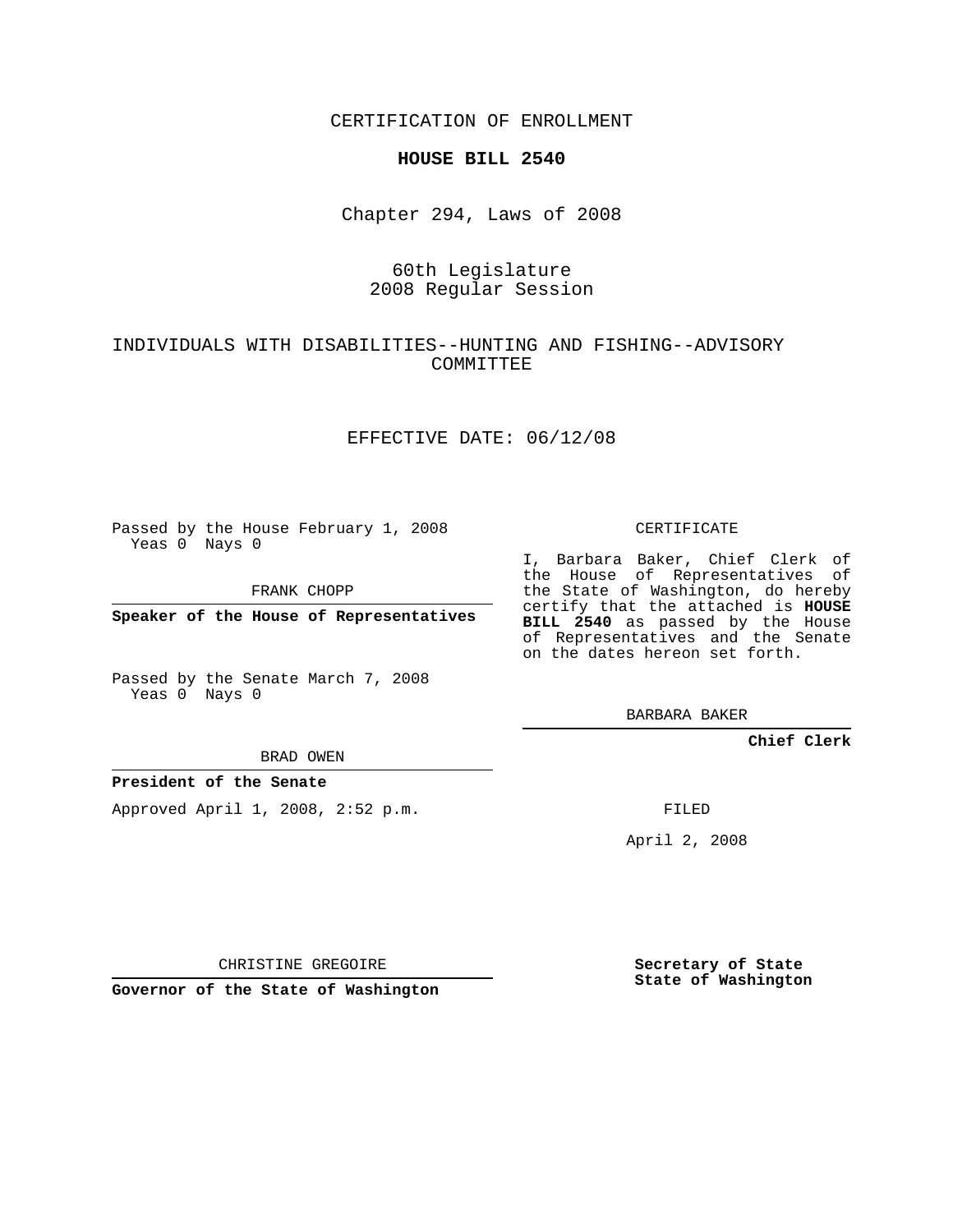# **HOUSE BILL 2540** \_\_\_\_\_\_\_\_\_\_\_\_\_\_\_\_\_\_\_\_\_\_\_\_\_\_\_\_\_\_\_\_\_\_\_\_\_\_\_\_\_\_\_\_\_

\_\_\_\_\_\_\_\_\_\_\_\_\_\_\_\_\_\_\_\_\_\_\_\_\_\_\_\_\_\_\_\_\_\_\_\_\_\_\_\_\_\_\_\_\_

Passed Legislature - 2008 Regular Session

## **State of Washington 60th Legislature 2008 Regular Session**

**By** Representatives Warnick, Walsh, and Kristiansen

Prefiled 01/08/08. Read first time 01/14/08. Referred to Committee on Agriculture & Natural Resources.

 1 AN ACT Relating to the advisory committee representing the 2 interests of hunters and fishers with disabilities; and amending RCW 3 77.04.150.

4 BE IT ENACTED BY THE LEGISLATURE OF THE STATE OF WASHINGTON:

 5 **Sec. 1.** RCW 77.04.150 and 2005 c 149 s 1 are each amended to read 6 as follows:

 (1) The commission must appoint an advisory committee to generally 8 represent the interests of ((disabled)) hunters and fishers with 9 disabilities on matters including, but not limited to, special hunts, modified sporting equipment, access to public land, and hunting and fishing opportunities. The advisory committee is composed of seven 12 members, each being ((<del>a person</del>)) an individual with a disability. The advisory committee members must represent the entire state. The members must be appointed so that each of the six department 15 administrative regions, as they existed on January 1, ((<del>2001</del>)) <u>2007</u>, are represented with one resident on the advisory committee. One additional member must be appointed at large. The chair of the advisory committee must be a member of the advisory committee and shall be selected by the members of the advisory committee.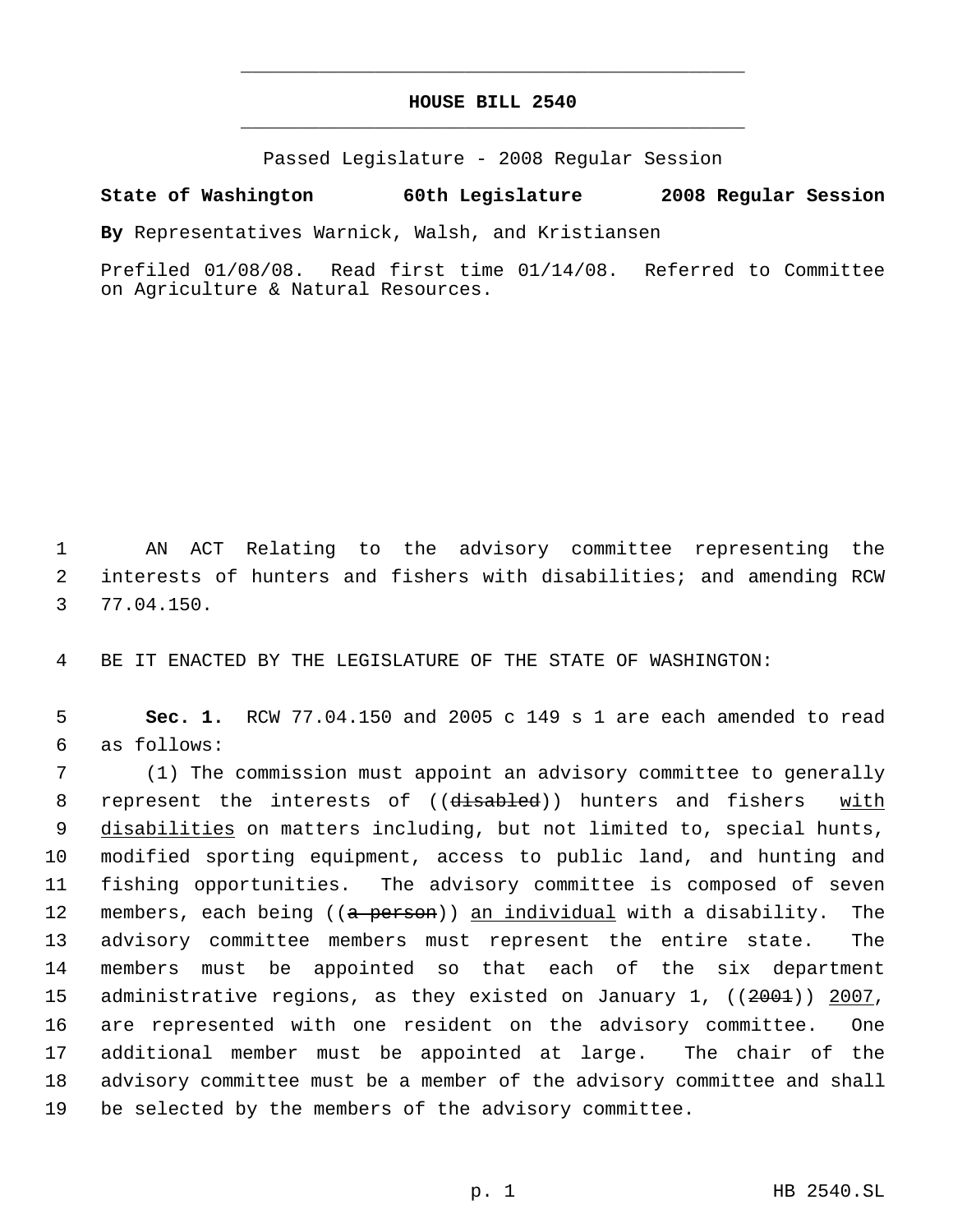1 (2) For the purposes of this section, ((a person)) an individual with a disability includes but is not limited to:

 (a) ((A permanently disabled person)) An individual with a permanent disability who is not ambulatory over natural terrain without a prosthesis or assistive device;

 (b) ((A permanently disabled person)) An individual with a permanent disability who is unable to walk without the use of assistance from a brace, cane, crutch, wheelchair, scooter, walker, or other assistive device;

10 (c) ((A person)) An individual who has a cardiac condition to the 11 extent that the ((person's)) individual's functional limitations are severe;

13 (d) ((A person)) An individual who is restricted by lung disease to 14 the extent that the ((person's)) individual's functional limitations are severe;

16 (e) ((A person)) An individual who is totally blind or visually impaired; or

18 (f) ((A permanently disabled person)) An individual with a 19 permanent disability with upper or lower extremity impairments who does not have the use of one or both upper or lower extremities.

 (3) The members of the advisory committee are appointed for a four- year term. If a vacancy occurs on the advisory committee prior to the expiration of a term, the commission must appoint a replacement within sixty days to complete the term.

 (4) The advisory committee must meet at least semiannually, and may meet at other times as requested by a majority of the advisory committee members for any express purpose that directly relates to the duties set forth in subsection (1) of this section. A majority of members currently serving on the advisory committee constitutes a quorum. The department must provide staff support for all official advisory committee meetings.

 (5) Each member of the advisory committee shall serve without compensation but may be reimbursed for travel expenses as authorized in RCW 43.03.050 and 43.03.060.

 (6) The members of the advisory committee, or individuals acting on their behalf, are immune from civil liability for official acts performed in the course of their duties.